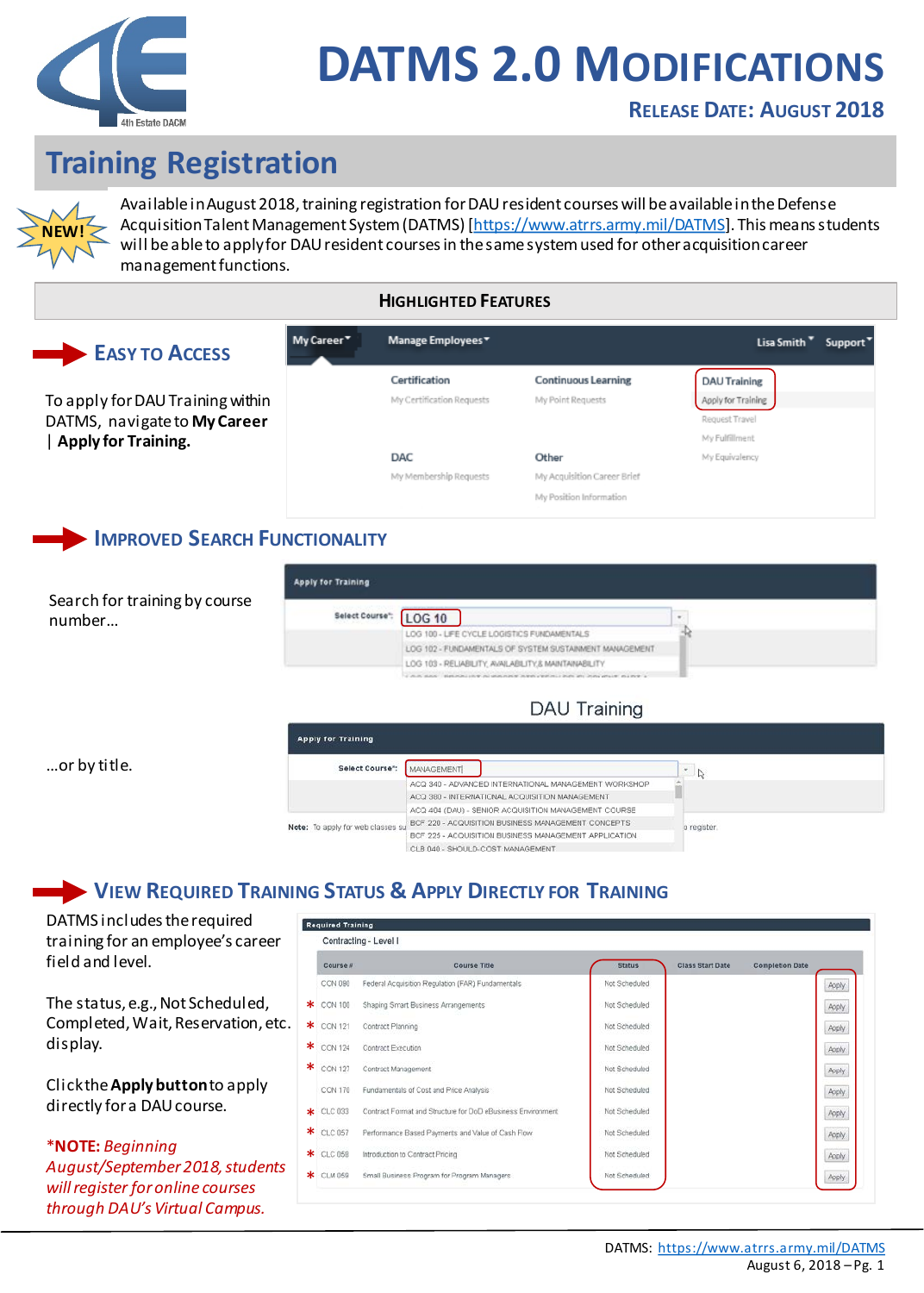

## **Training Registration, continued…**

## **ENHANCED COST EFFECTIVE LOCATION (CEL) INFORMATION**

In an effort to reduce travel costs, a cost effective module was integrated into DATMS.

- In order to assist the student with making the right training location choice, the designation -- **\$Best** –displays to the right of the City/State when one or more cost effective classes are available at that location.
- In the "View Classes" detail screen, **\$Best** displays to the left of those classes that still have availability **AND** are cost effective. If a student selects a non-cost effective location, a justification will be required before the training request can besubmitted.

| <b>Location View</b>                                                                                                                   | FT BELVOIR, VA 22060<br>Next Start Date                | \$Best<br>FEDERAL ACQ REGULATION (FAR) FUNDAMENTALS<br>Course Type         | Est. Travel Cost                    | CON 090<br><b>Course Details</b>        | 5.<br>24            | <b>View Classes</b><br>Avail. Seats<br>Waits        |
|----------------------------------------------------------------------------------------------------------------------------------------|--------------------------------------------------------|----------------------------------------------------------------------------|-------------------------------------|-----------------------------------------|---------------------|-----------------------------------------------------|
| After an employee selects a<br>training location, in addition<br>to highlighting CEL options,<br>the next screen displays              | 11-26-2018<br>LINTHICUM MD 21090                       | Instructor Led<br>FEDERAL ACQ REGULATION (FAR) FUNDAMENTALS                | sin                                 | <b>CON 090</b><br><b>Course Details</b> | 4<br>86.            | <b>View Classes</b><br>Avail. Seats                 |
| useful information including:                                                                                                          | Next Start Date<br>10.15.2018                          | Course Type<br>Instructor Led                                              | Est. Travel Cost<br>\$1121          |                                         | З                   | <b>Waits</b>                                        |
| Next Start Date<br>1<br>2.<br>Course Type<br><b>Estimated Travel Cost</b><br>3.<br>Course Details<br>4.<br>Number of classes and<br>5. | SAN DIEGO, CA 92147<br>Next Start Date<br>10-15-2018   | FEDERAL ACQ REGULATION (FAR) FUNDAMENTALS<br>Course Type<br>Instructor Led | Est. Travel Cost<br>\$3252 - \$6127 | <b>CON 090</b><br><b>Course Details</b> | 5.<br>$\Omega$<br>n | <b>View Classes</b><br>Avail. Seats<br><b>Waits</b> |
| <b>View Classes button</b><br>Number of available seats<br>6.<br>Number of waits<br>7 <sub>1</sub>                                     | ROCK ISLAND, IL 61299<br>Next Start Date<br>11-26-2018 | FEDERAL ACQ REGULATION (FAR) FUNDAMENTALS<br>Course Type<br>Instructor Led | Est. Travel Cost<br>\$3686 - \$3815 | <b>CON 090</b><br><b>Course Details</b> | 3<br>$\Omega$<br>n  | <b>View Classes</b><br>Avail, Seats<br><b>Waits</b> |

#### **Selected Location Class View**

After clicking the **View Classes**  button, detailed class options display.

Remember – the **\$Best** displays next to classes that still have seats **AND**are cost effective. In this example, Class 019 is the only one of the five CON 090 classes at Ft. Belvoir that is listed as costeffective.

|                 | FT BELVOIR , VA 22060     |                                           | \$Best              |                                  | <b>CON 090</b>              |              | 5<br><b>Hide Classes</b> |                |       |  |
|-----------------|---------------------------|-------------------------------------------|---------------------|----------------------------------|-----------------------------|--------------|--------------------------|----------------|-------|--|
|                 |                           | FEDERAL ACQ REGULATION (FAR) FUNDAMENTALS |                     |                                  | <b>Course Details</b>       |              | Avail, Seats<br>24       |                |       |  |
| Next Start Date |                           | Course Type                               |                     | Est. Travel Cost                 |                             |              | $\overline{2}$           | Waits:         |       |  |
| 11-26-2018      |                           | Instructor Led                            |                     | \$00                             |                             |              |                          |                |       |  |
| <b>CEL</b>      | <b>Est Travel</b><br>Cost | <b>Class</b><br><b>Number</b>             | CL<br><b>Points</b> | <b>Reservation Close</b><br>Date | <b>Start</b><br><b>Date</b> | End<br>Date  | Avail.<br><b>Seats</b>   | <b>Waits</b>   |       |  |
|                 | \$0                       | 011                                       | 130                 | 11/16/2018                       | 11/26/2018                  | 12/20/2018 0 |                          | $\overline{2}$ | Apply |  |
| <b>SBest</b>    | \$0                       | 019                                       | 130                 | 01/12/2019                       | 01/22/2019                  | 02/15/2019   | 24<br>0<br>Apply         |                |       |  |
|                 | \$0                       | 024                                       | 130                 | 02/15/2019                       | 02/25/2019                  | 03/21/2019   | $\mathbf 0$              | 0              | Apply |  |
|                 | \$0                       | 031                                       | 130                 | 04/05/2019                       | 04/15/2019                  | 05/09/2019   | 0                        | 0              | Apply |  |
|                 | \$0                       | 036                                       | 130                 | 05/24/2019                       | 06/03/2019                  | 06/27/2019   | $\mathbf 0$              | 0              | Apply |  |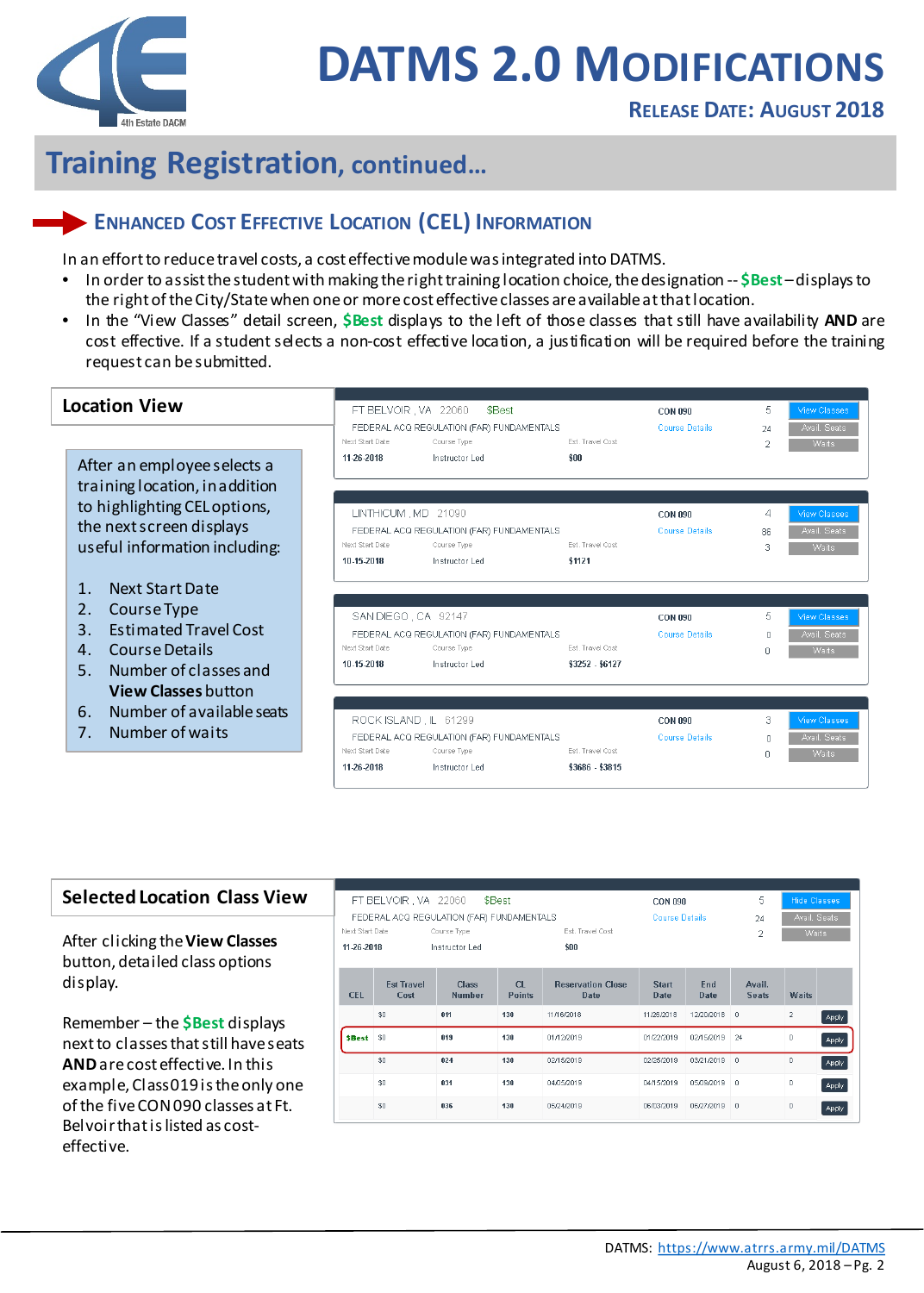

### **RELEASE DATE: AUGUST 2018**

# **Training Registration, continued…**

## **INTUITIVE APPLICATION FORM**

| <b>Employee Information</b>                 |                                                                                                                                 |                               |                        |                                                                     |  |
|---------------------------------------------|---------------------------------------------------------------------------------------------------------------------------------|-------------------------------|------------------------|---------------------------------------------------------------------|--|
| Name: LISA SMITH Email: lisa.smith@test.gov |                                                                                                                                 |                               |                        |                                                                     |  |
|                                             | Supervisor: KELLY MARSHALL   Supervisor Email: kelly.r.marshall@test.gov                                                        |                               |                        |                                                                     |  |
| Agency: Missile Defense Agency              |                                                                                                                                 |                               |                        |                                                                     |  |
|                                             | Job Series: 1102 Pay Plan: GS Pay Grade: 11                                                                                     |                               |                        |                                                                     |  |
|                                             | Career Field: Contracting Level Required: 1 Level Achieved: 0                                                                   |                               | NEW!                   |                                                                     |  |
|                                             | Home Address: 1234 HOME STREET FAIRFAX, VA 22003   Work Address: 1234 WORKSTREET FORT BELVOIR, VA 2208<br>View Training History | View Acquisition Career Brief |                        | Key Student Resources:<br><b>Training History &amp; Acquisition</b> |  |
| <b>Course Info</b>                          |                                                                                                                                 |                               |                        | <b>Career Brief links.</b>                                          |  |
| <b>FY</b><br>2019                           | School<br>DAU CAPITAL & NORTHEAST REGION CAMPUS.                                                                                | Course<br>CON 090             | Phase                  | Class<br>019                                                        |  |
| Course Title                                | FEDERAL ACQ REGULATION (FAR) FUNDAMENTALS                                                                                       |                               | CLPs                   | 130                                                                 |  |
| Delivery Method                             | Resident                                                                                                                        |                               | Reservation Close Date | 11/16/2018                                                          |  |
| Class Location                              | FT BELVOIR, VA                                                                                                                  |                               | Start Date             | 11/26/2018                                                          |  |
| Class Remarks                               |                                                                                                                                 |                               | End Date               | 12/20/2018                                                          |  |
|                                             |                                                                                                                                 |                               |                        |                                                                     |  |
| <b>Remarks</b>                              |                                                                                                                                 |                               |                        |                                                                     |  |
|                                             |                                                                                                                                 |                               |                        |                                                                     |  |

| Employees who select a non-cost effective location<br>will be REQUIRED to add a justification comment.<br><b>NOTE:</b> There is a 1000 character limitation to the<br>employee's justification comment. |
|---------------------------------------------------------------------------------------------------------------------------------------------------------------------------------------------------------|
|                                                                                                                                                                                                         |
| An additional Remarks textbox is provided – with a<br>2000 character limit-for General Remarks or those<br>associated with a Prerequisite Waiver Justification.                                         |
|                                                                                                                                                                                                         |
| Submit Application                                                                                                                                                                                      |
|                                                                                                                                                                                                         |

#### After clicking the **Submit Application** button, DATMS displays confirmation text stating a successful training application submission.

Submission Response **Success** Your application for CON 090 has been received and you will be notified of the decision when it has been reviewed. Manage My Training Courses Find More Training Courses